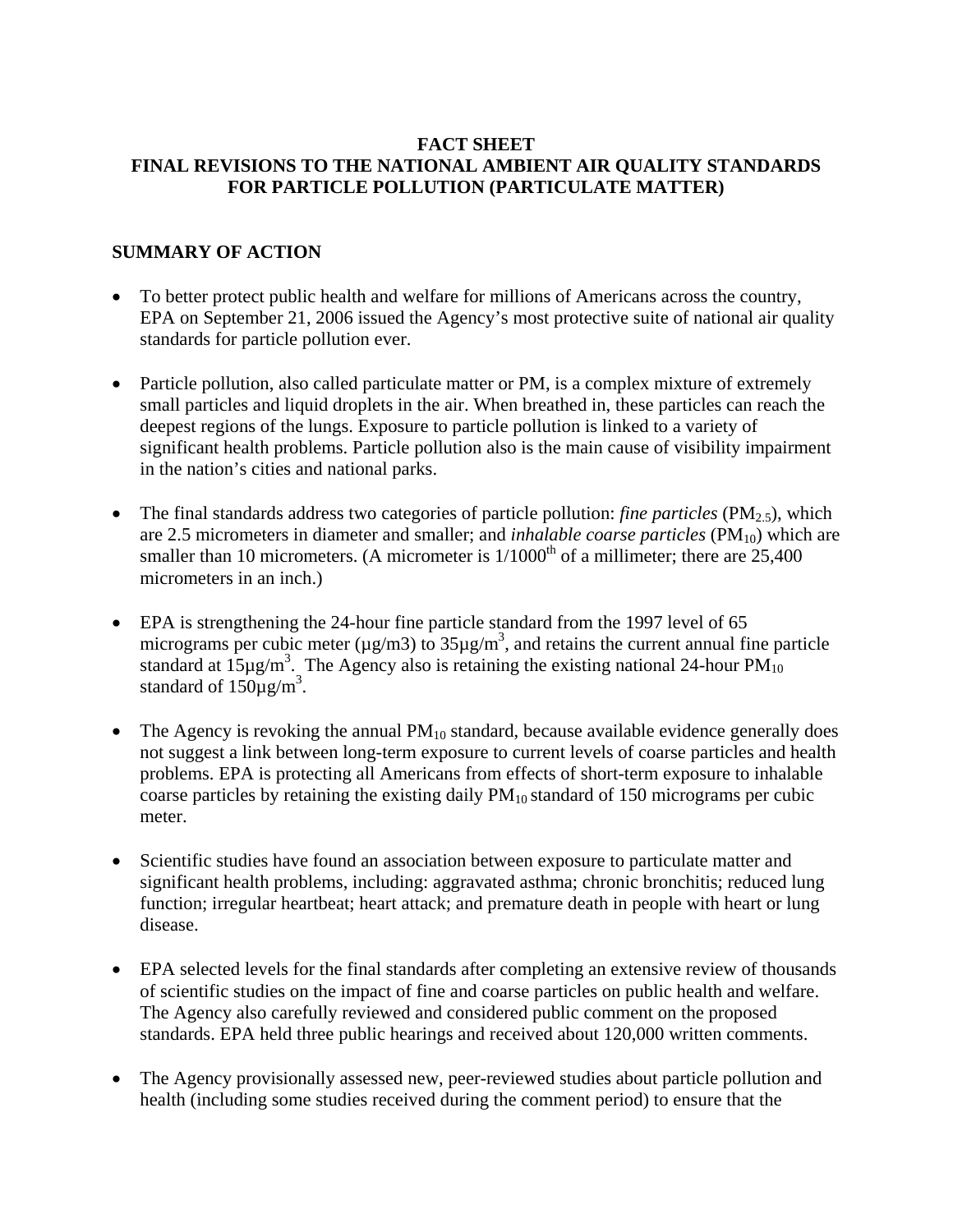Agency was aware of new science before setting the final standards. That assessment did not materially change EPA's understanding of PM. EPA did not base its decision on these new studies, however, because they have not been through as rigorous a level of review as the science on which the Agency based its December 2005 proposal. EPA will consider these new studies during the next review of the PM standards.

• EPA has issued rules that will help states meet the standards by making significant strides toward reducing fine particles. These rules include the Clean Air Interstate Rule to dramatically reduce and cap particle pollution-forming emissions from power plants in the eastern United States, the Clean Diesel Program to dramatically reduce emissions from highway, nonroad and stationary diesel engines, and the Clean Air Visibility rule, which will reduce emissions affecting air quality in national parks.

# **THE FINAL STANDARDS**

• For both fine and coarse particles, EPA sets two types of standards: primary standards, to protect public health; and secondary standards, to protect the public welfare from effects including visibility impairment, damage to building and national monuments, and damage to ecosystems.

#### *Fine Particle Standards*

• EPA has two primary standards for fine particles: an annual standard, designed to protect against health effects caused by exposures ranging from days to years; and a 24-hour standard, designed to provide additional protection on days with high peak PM2.5 concentrations.

# **24-hour standards**

- o *Primary* -- EPA has substantially strengthened the primary 24-hour fine particle standard, lowering it from the current level of 65 micrograms per cubic meter ( $\mu$ g/m3) to 35 $\mu$ g/m<sup>3</sup>. EPA based this decision on an assessment of a significantly expanded body of scientific information. The assessment concluded that the standard should be strengthened to better protect the public from the health effects associated with short-term fine particle exposures.
- o *Secondary --* The Agency has set the secondary standard at the same level as the primary standard  $(35\mu g/m^3)$ .

# **Annual standards**

o *Primary* -- EPA is retaining the primary annual standard at 15µg/m<sup>3</sup> based on its assessment of several expanded, re-analyzed and new studies that have increased the Agency's confidence in associations between long-term  $PM<sub>2.5</sub>$  exposure and serious health effects that were documented in the prior review. The assessment concluded that this standard continues to be appropriate to protect the public from heath effects associated with long-term fine particle exposures.

*Secondary --* The Agency has set the secondary standard at the same level as the primary standard  $(15 \mu g/m^3)$ .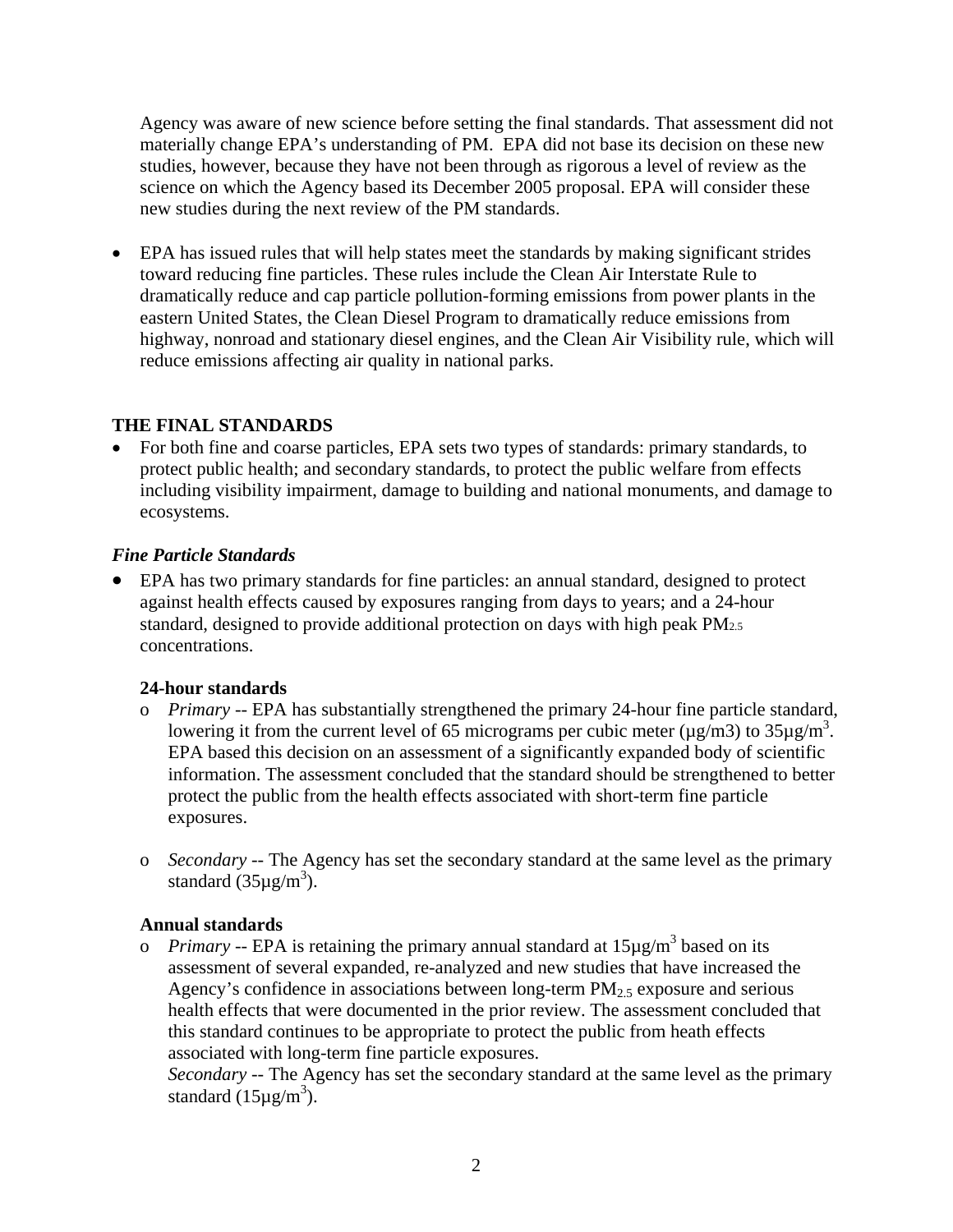#### *Coarse Particle Standards*

#### **24-hour standards**

- EPA is retaining the current 24-hour  $PM_{10}$  standards to protect against health and welfare effects associated with exposure to some types of coarse particles. Short-term exposure to coarse particles in urban and industrial areas is associated with serious health effects. Retaining this standard will provide protection in all areas of the country against the effects of short-term exposure to such coarse particles.
- Scientific evidence links health problems to coarse particle exposure in urban and industrial areas, but evidence about exposure in rural areas is limited. The Agency is recommending that States focus their control programs on urban and industrial sources that are contributing to air quality violations.
- The Agency intends to characterize uncertainties in the currently available information on coarse particles as part of the Agency's ongoing PM research program.

#### **Annual standards**

• EPA is revoking the annual  $PM_{10}$  standards, because there is insufficient evidence linking health problems to long-term exposure to inhalable coarse particle pollution.

# **THE FORM OF THE STANDARDS**

• When EPA sets air quality standards, it also must specify the air quality statistics that the Agency will use to determine whether an area is meeting the standards. These statistics are known as the "form of the standard" and are derived separately for each standard.

# *Fine particles – form of the 24-hour standard*

• An area will meet the 24-hour standard if the 98<sup>th</sup> percentile of 24-hour  $PM_{2.5}$ concentrations in a year, averaged over three years, is less than or equal to the level of the standard of 35  $\mu$ g/m<sup>3</sup>. This is the same form as the current 24-hour standard.

# *Fine particles – form of the annual standard*

- An area will meet the annual  $PM<sub>2.5</sub>$  standard when the three-year average of the annual average PM<sub>2.5</sub> concentration is less than or equal to 15  $\mu$ g/m<sup>3</sup>. This is the same form as the current annual standard.
- The revisions limit the conditions under which some areas may average measurements from multiple community-oriented monitors to determine compliance with the annual standard.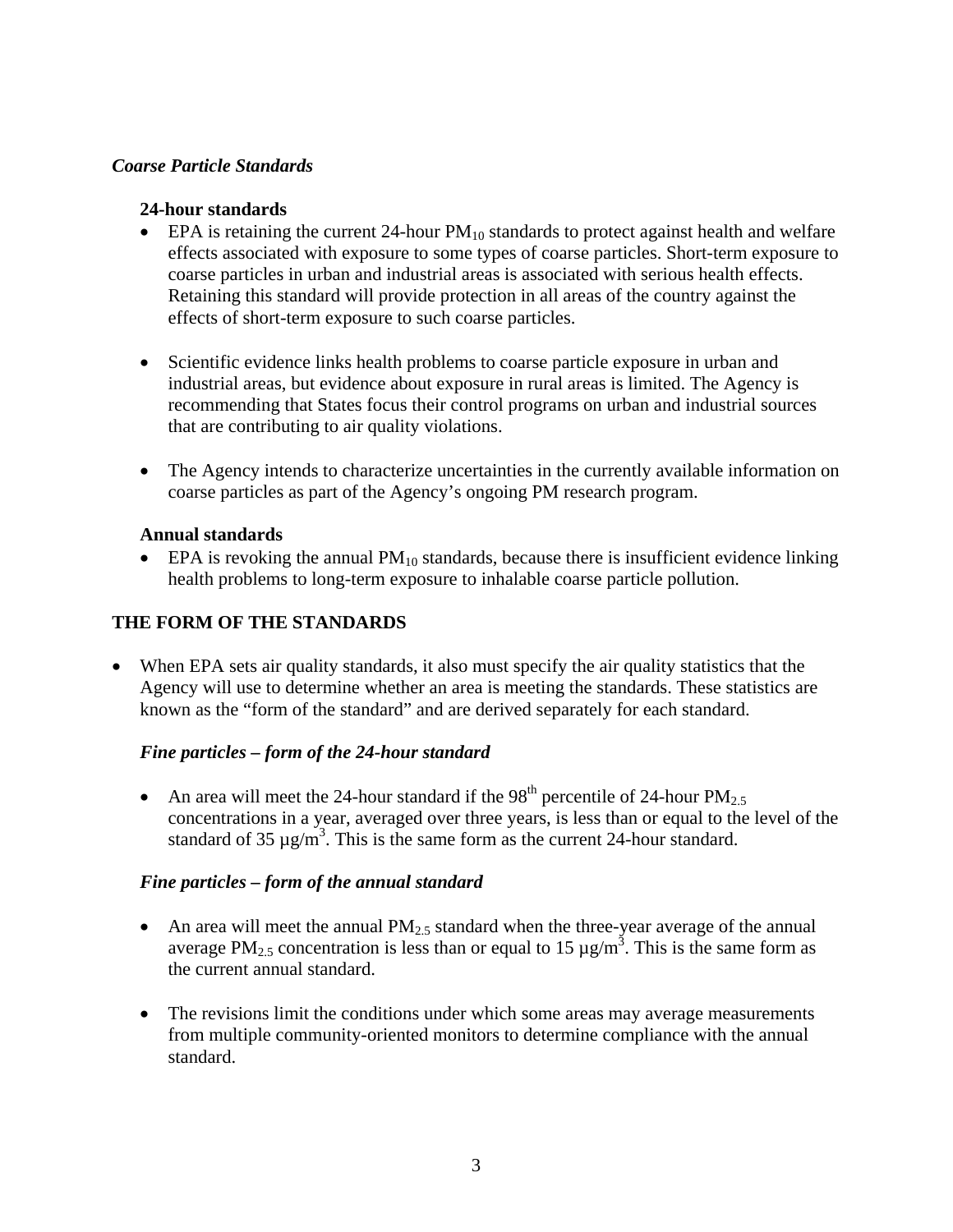#### *Inhalable coarse particles – form of the 24-hour standard*

• An area will meet the 24-hour  $PM_{10}$  standard when the 150 $\mu$ g/m<sup>3</sup> level is not exceeded more than once per year on average over a three year period. This is the same form as the current 24-hour standard.

# **SOURCES OF PARTICLE POLLUTION**

#### *Fine particles*

- Fine particles can be emitted directly, such as in smoke from a fire, or they can form from chemical reactions of gases such as sulfur dioxide, nitrogen dioxide and some organic gases.
- Sources of fine particle pollution (or the gases that contribute to fine particle formation) include power plants, gasoline and diesel engines, wood combustion, high-temperature industrial processes such as smelters and steel mills, and forest fires.

#### *Coarse particles*

• Coarse particles can be generally divided into rural, natural crustal material such as dust and urban particles such as road dust kicked up by traffic (called *resuspended* dust), construction and demolition, industries; and biological sources.

# **PARTICLE POLLUTION AND PUBLIC HEALTH**

- Thousands of new scientific studies on particulate matter have been published and peerreviewed since EPA last reviewed the standards in 1997, and before the "cutoff date" for inclusion in the "criteria document" of studies for this review. These include several studies used in the 1997 review that have been extended, and the data reanalyzed.
- The majority of the studies assessed for the current review were published prior to 2003. To ensure that the EPA Administrator was fully aware of new science before making a final decision on the standards, EPA conducted a survey and provisional assessment of relevant new studies. The Agency did not rely on these studies in making its decision on the standards, however, because they have not been through as rigorous a level of review as the science on which the Agency based its December 2005 proposal. EPA will consider these studies in its next review.

#### *Exposure to fine particle pollution*

#### • Health effects associated with short-term exposure to fine particles (PM<sub>2.5</sub>) include:

- o Premature death in people with heart and lung disease
- o Non-fatal heart attacks
- o Increased hospital admissions, emergency room visits and doctor's visits for respiratory diseases
- o Increased hospital admission and ER visits for cardiovascular diseases
- o Increased respiratory symptoms such as coughing, wheezing and shortness of breath
- o Lung function changes, especially in children and people with lung diseases such as asthma.
- o Changes in heart rate variability
- o Irregular heartbeat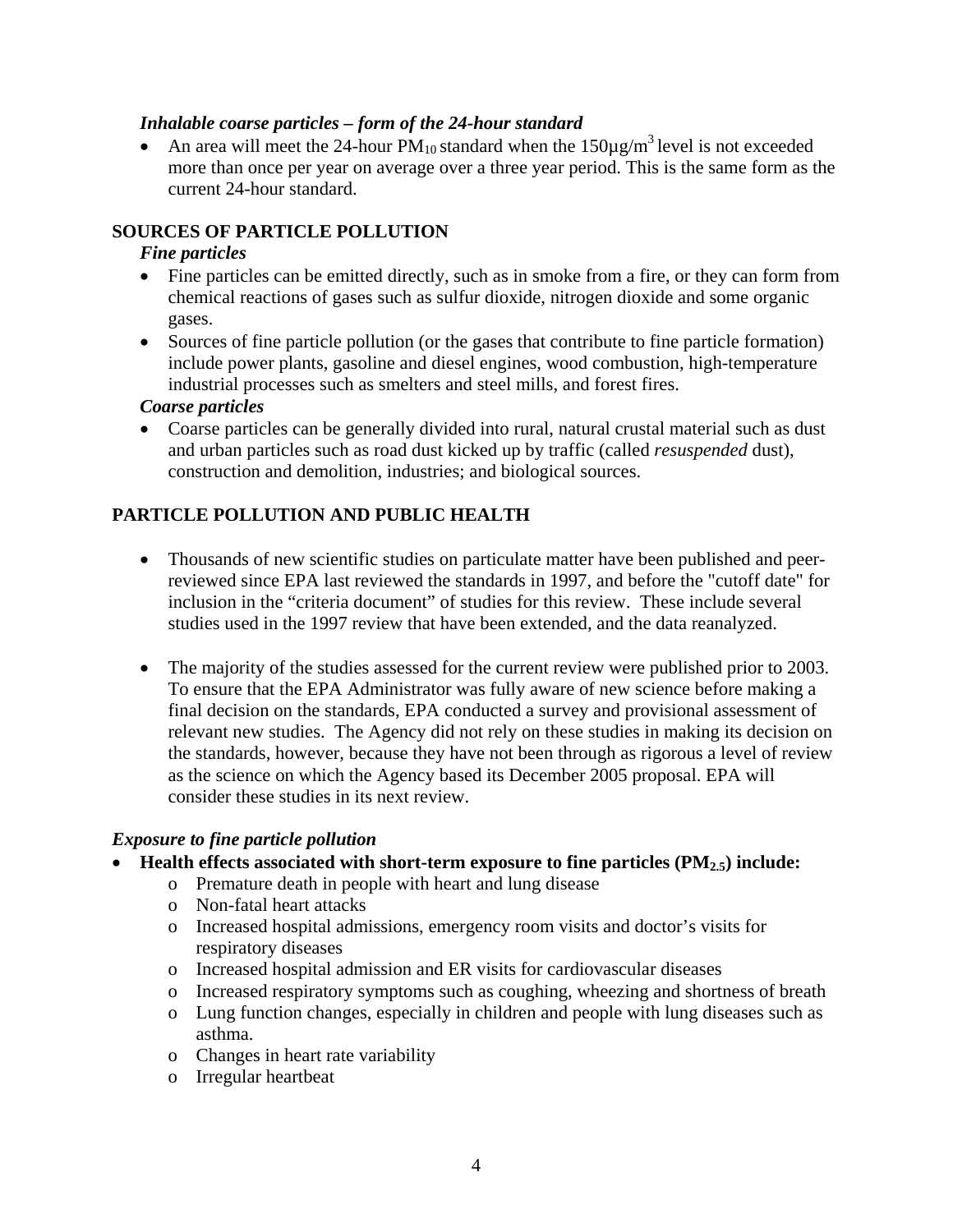- **Health effects associated with long-term exposure to fine particles (PM<sub>2.5</sub>) include:** 
	- o Premature death in people with heart and lung diseases, including death from lung cancer
	- o Reduced lung function
	- o Development of chronic respiratory disease in children

#### *Exposure to coarse particle pollution*

- **Health effects associated with short-term exposure to coarse particles include:** 
	- o Premature death in people with heart or lung disease
	- o Hospital admissions for heart disease
	- o Increased hospital admissions and doctors' visits for respiratory disease
	- o Increased respiratory symptoms in children
	- o Decreased lung function
- Available evidence generally does not suggest a link between *long-term* exposure to coarse particles and health problems.

# **IMPLEMENTING THE STANDARDS**

- The Clean Air Act requires EPA to designate areas as attainment (meeting the standards) or nonattainment (not meeting the standards) when the Agency sets a new standard, or revises an existing standard.
- **The following schedule will apply to areas not meeting the 24-hour fine particle standard:** 
	- o States will make recommendations by Nov. 2007 for areas to be designated attainment (meeting the standards) and nonattainment (violating the standards).
	- o EPA will make designations by November 2009; those designations will become effective in April 2010.
	- o State Implementation Plans, which outline how states will reduce pollution to meet the standards, will be due three years after designations, in April 2013.
	- o States must meet the standards by April 2015, with a possible extension to April 2020.
- EPA has issued a number of rules to help states to meet the standards. These rules make significant strides toward reducing fine particle pollution both regionally and across the country. These rules include the Clean Air Interstate Rule to reduce emissions from power plants in the eastern United States; the Clean Diesel Program to reduce emissions from highway, nonroad and stationary diesel engines nationwide, and the Clean Air Visibility Rule to reduce emissions affecting air quality in national parks.
- EPA will not designate new attainment and nonattainment areas for the  $24$ -hour  $PM_{10}$ standards.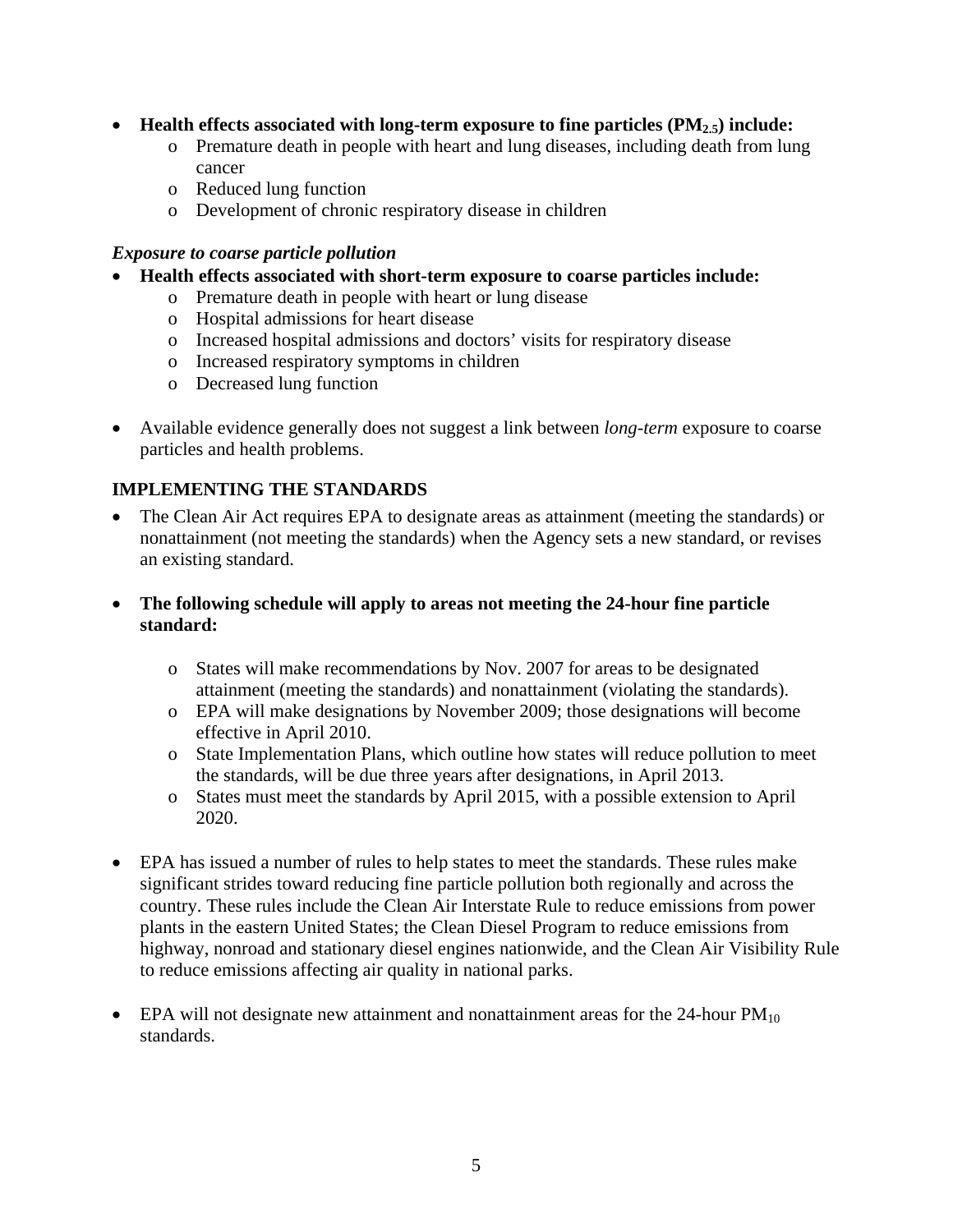#### **BENEFITS AND COSTS**

- While the Clean Air Act prevents EPA from considering costs in setting or revising National Ambient Air Quality Standards, the Agency does analyze the benefits and costs of implementing standards as required by Executive Order 12866 and guidance from the White House Office of Management and Budget.
- To estimate the benefits of meeting a standard, EPA uses peer-reviewed studies of air quality and health and welfare effects, sophisticated air quality models, and peer-reviewed studies of the dollar values of public health improvements.

When fully met, the revised 24-hour  $PM_2$  standards are estimated to yield between \$9 billion and \$75 billion a year in health and visibility benefits in 2020. This estimate is based on the opinions of outside experts on PM and the risk of premature death, along with other benefits information.

- Based on published scientific studies alone, EPA estimates that the most likely benefits of meeting the revised 24-hour PM 2.5 standards will range from \$17 billion to \$35 billion.
- The benefits of meeting the revised 24-hour  $PM_{2.5}$  standards include the value of an estimated reduction in:
	- o 2,500 premature deaths in people with heart or lung disease.
	- o 2,600 cases of chronic bronchitis.
	- o 5,000 nonfatal heart attacks,
	- o 1,630 hospital admissions for cardiovascular or respiratory symptoms,
	- o 1,200 emergency room visits for asthma,
	- o 7,300 cases of acute bronchitis,
	- o 97,000 cases of upper and lower respiratory symptoms,
	- o 51,000 cases of aggravated asthma,
	- o 350,000 days when people miss work or school, and
	- o 2 million days when people must restrict their activities because of particle pollutionrelated symptoms.
- As with any scientific analysis, actual results could be higher or lower. EPA will outline the uncertainties inherent in these estimates in a Regulatory Impact Analysis, which the Agency will issue shortly.
- EPA estimates the cost of meeting the revised 24-hour PM 2.5 standards at \$6 billion.
- The benefits of meeting the revised 24-hour standards are in addition to the benefits of meeting the 1997 annual fine particles standards, which EPA has retained.
- Based on recently updated estimates, meeting the annual standard will result in benefits ranging from \$20 billion to \$160 billion a year in 2015. These updated estimates include the opinion of outside experts on the risk of premature death, along with other benefits information. EPA estimates the cost of meeting the 1997 standards at \$7 billion.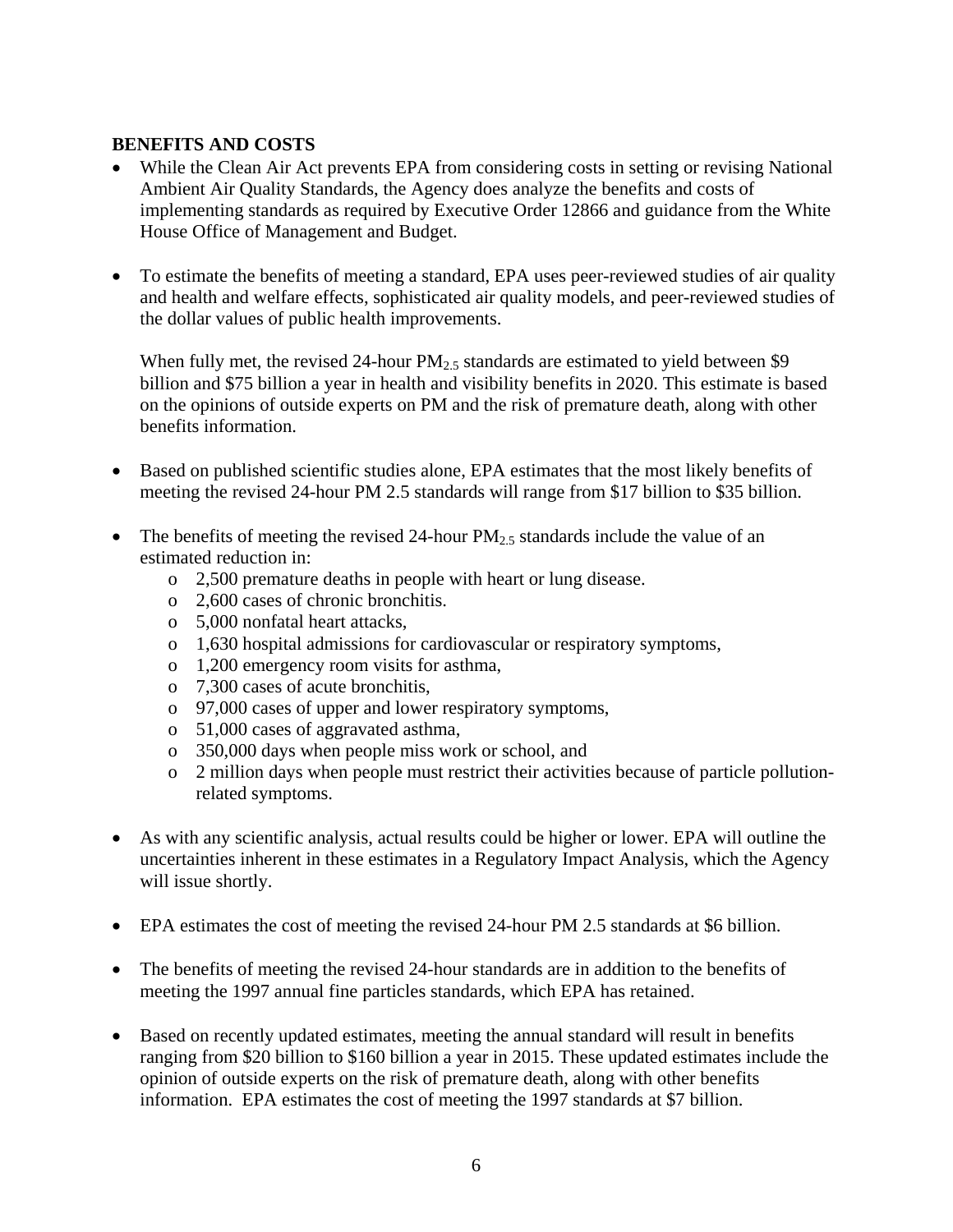# **BACKGROUND ON THE STANDARDS REVIEW**

- The Clean Air Act directs EPA to set National Ambient Air Quality Standards for pollutants that the Agency has listed as "criteria pollutants," based on their likelihood of harming public health and welfare. EPA sets national air quality standards for six common air pollutants: ground-level ozone (smog), carbon monoxide, lead, nitrogen dioxide, sulfur dioxide, and particulate matter.
- For each of these pollutants, EPA has set health-based or "primary" standards to protect public health, and "secondary" standards to protect the public welfare from harm to crops, vegetation, wildlife, buildings and national monuments, and visibility.
- The Clean Air Act requires EPA to review the standards once every five years to determine whether revisions to the standards are appropriate.
- EPA has regulated particulate matter since 1971. The Agency added specific standards for fine particles following its last review, in 1997.
- Under terms of a consent decree, EPA agreed to issue a proposal on the particulate matter standards by December 20, 2005; and committed to finalizing any revisions to the standards by September 27, 2006.
- The review of a standard begins with an assessment of science about the particular pollutant and its effects on public health and welfare. EPA's National Center for Environmental Assessment undertakes an extensive scientific and technical assessment process during the standard review for any pollutant. The first step in the process is the preparation of an "Air Quality Criteria Document," an extensive assessment of scientific data pertaining to the health and environmental effects associated with the pollutant under review.
- EPA's Office of Air Quality Planning and Standards then prepares a document (known as a "staff paper") that interprets the most relevant information in the "criteria document" and identifies: 1) factors EPA staff believes should be considered in the standard review; 2) uncertainties in the scientific data; and 3) ranges of alternative standards the staff believes should be considered. Technical staff then compiles a paper that outlines the policy implications of the science. This paper represents the views of the staff and, in final form, is ultimately used as the basis for staff recommendations to the EPA Administrator.
- Drafts of both the "criteria document" and the "staff paper," which are based on thousands of peer-reviewed scientific studies, receive extensive review by representatives of the scientific community, industry, public interest groups and the public, as well as the Clean Air Scientific Advisory Committee (CASAC) -- a group of independent scientific and technical experts established by Congress.
- As part of its mandate, CASAC makes recommendations to EPA on the adequacy of the existing standards and revisions it believes would be appropriate. Based on the scientific